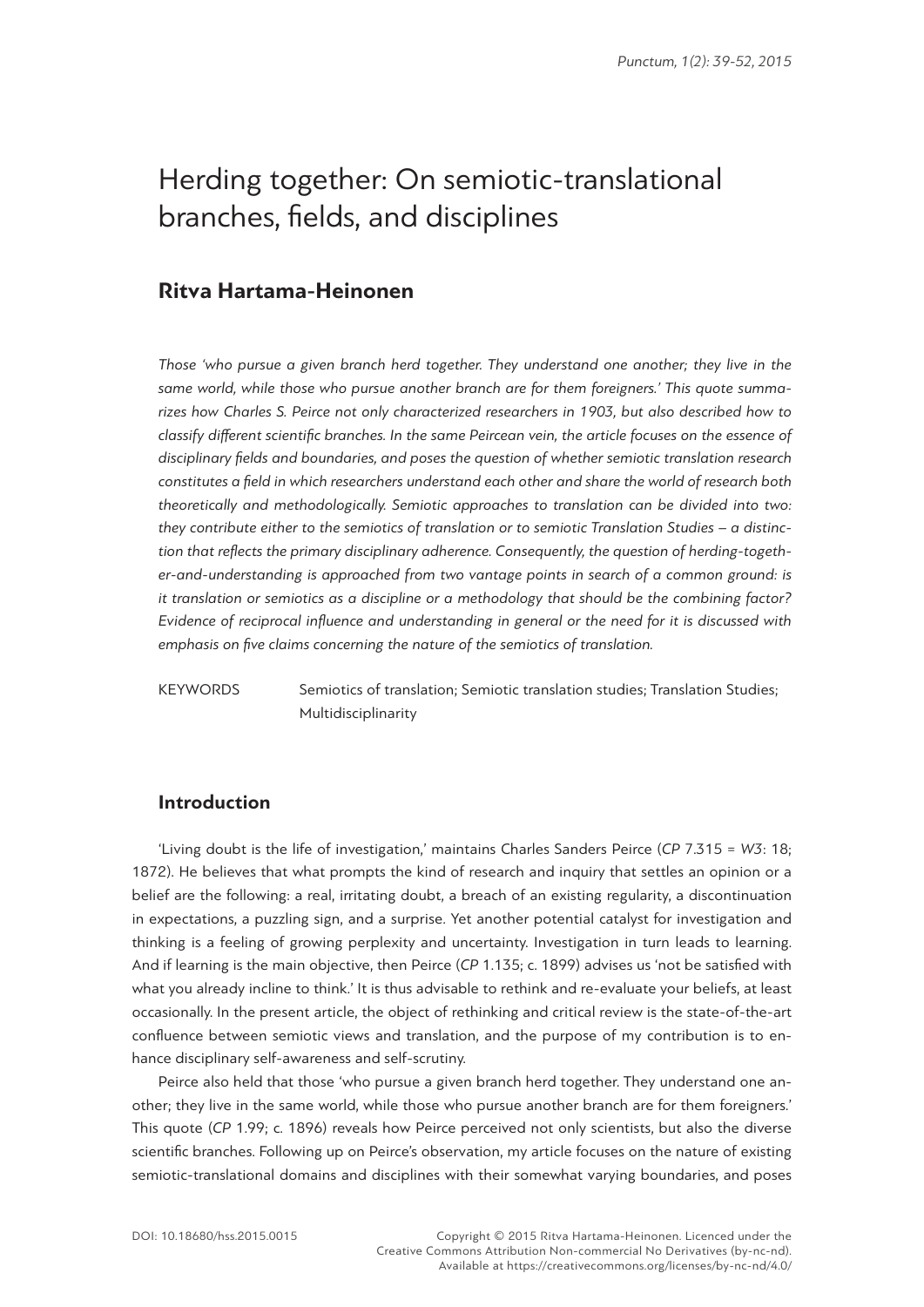the question of whether those who combine translation and semiotic approaches belong to a field in which researchers understand each other and share a common world of inquiry, both theoretically and methodologically.

However, we have to be aware of certain paradoxes. First, the existence of an academic discipline requires the erection of estranging boundaries, entailing certain inherent obstacles to reciprocal understanding. Second, some level of consensus concerning the justification of a discipline must exist; in other words, a discipline must be able to provide answers to questions that no other discipline addresses. Finally, in addition to unique research objects, a discipline is expected to develop a methodology of its own, even though methods can also be borrowed and modified. Translation Studies is an example of an interdisciplinary field, often described as an interdiscipline (see e.g. Snell-Hornby 2006: 70-72).

Disciplinary boundary-clearing is an instrument for separating those who herd together and represent the same branch from those who do not. The result of boundary-clearing is not always problem-free, and this applies also to semiotic-translational research. If Translation Studies exists as a discipline in its own right, do translation scholars have sole control over translation-related research and, correspondingly, do semioticians have the sole right to sign-theoretical studies? Boundaries, in all cases, seem to grant the right to stake out exclusive disciplinary territories. A familiar means of boundary-preserving gatekeeping is the academic quality-control mechanism of peer reviews, where the major objective is to get a manuscript accepted and ensure a researcher is acknowledged for his or her research.

 The question of boundaries can also be posed in a different manner: What do translation scholars think of the fact that semioticians and literature researchers conduct research on translation and translating? The reverse is a pertinent question, as well: what do linguists or literature researchers think of translation researchers who examine translated language and literature, conducting translation-related research using theoretical models derived from linguistics and literature? There is one final question, perhaps the most intricate and delicate of all: Contrary to what one might expect of the independent discipline of Translation Studies, does the state of translation-theoretical research attest to the fact that the field has not fully succeeded in developing its own unique methods and thus establishing its disciplinary integrity, so that, translation studies continue, in effect, to be contributions to other disciplines, for instance, to applied linguistics, comparative literature or cultural studies?

Given that these boundaries exist, we must cope with them, and, if need be, cross them regardless of the consequences. If you cross these boundaries in your inquiry, it follows that you are no longer in the place you set off from. In other words, if a scholar adopts methods from literary studies, will he or she then become a literature researcher, or does a particular choice of method only constitute a necessary yet *temporary* crossing? The pioneers of Translation Studies came from other disciplines, but the question is whether their boundary-crossing involves a *permanent* relocation. Furthermore, is a linguist who writes about translating unavoidably a translation researcher, or is every translation researcher, despite his or her education, also a linguist?

Boundary-crossing is prompted by the need to find suitable intellectual surroundings and the most appropriate frame of reference for one's inquiry. In many cases, this process is not so much a question of choice as of drifting or even of chance encounters. Boundary-crossing can also stem from other circumstances. For instance, a researcher can assess his or her own resources and limits as a test of courage, something comparable to a leap in the dark, into something unknown – a new way of thinking and acting. Alternatively, a researcher can aim at probing the resources and limits of other researchers and scholars, provoking and forcing them to spell out what they consider acceptable within a particular discipline.

To summarize our introductory remarks, several factors can be considered to be decisive in terms of what constitutes a unified branch. These factors include the research object, the method, the overall approach, the surrounding research community and its stance, and the researcher's view of his or her own academic identity.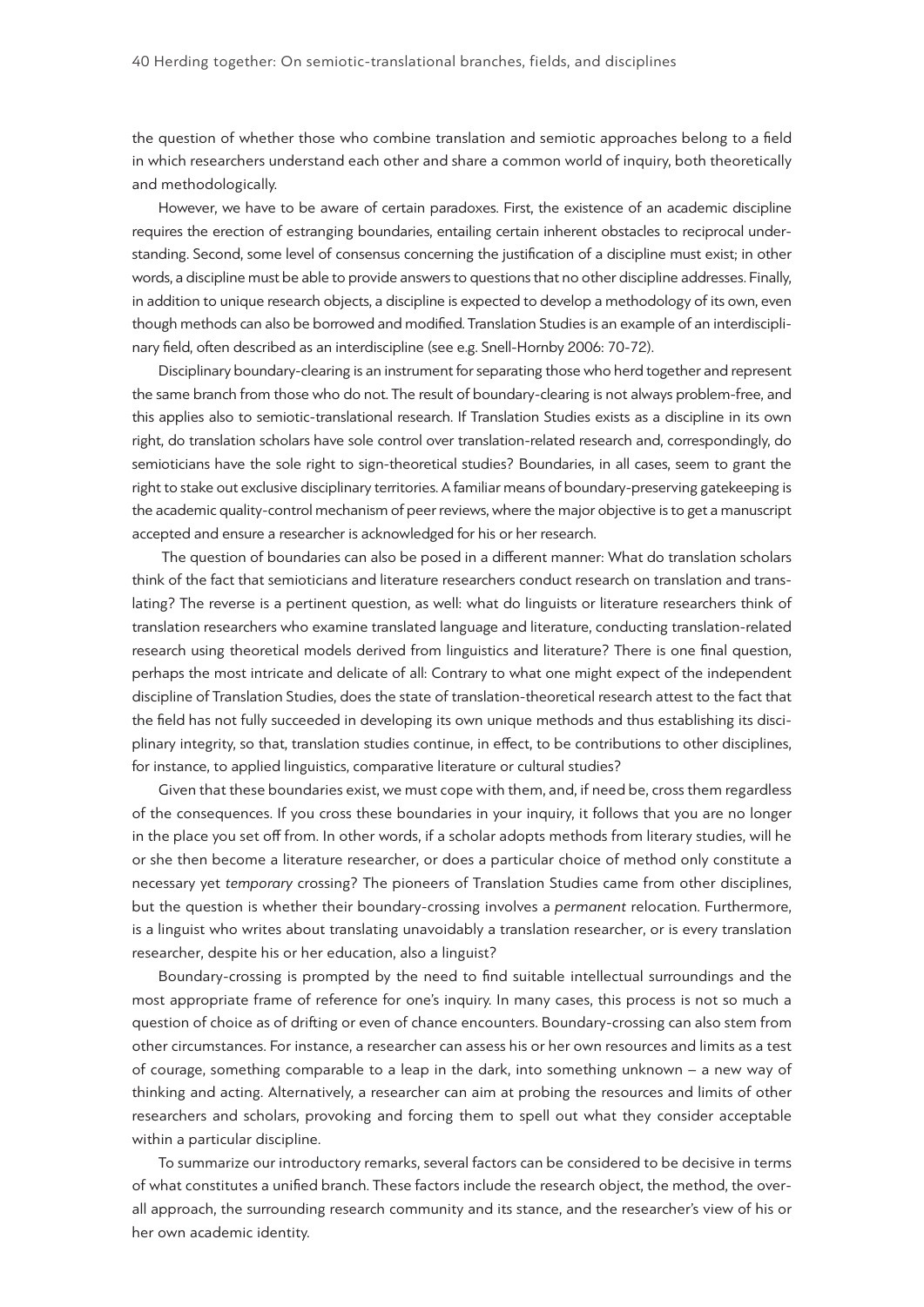## **Disciplinary divisions and fields**

We can describe how semiotic views have been used in research on translation in a variety of ways. In the following, I will provide one interpretation of the state of the art (for a different and more comprehensive account see Hartama-Heinonen 2008).

The key approaches I wish to map here are *semiotic translation research*, or *semiotic approaches to translation*. With this clarification I signal my main emphasis and my disciplinary framework. These approaches can be further divided into two: they contribute either to the *semiotics of translation* (*semiotics and translation*; *semiotranslation; semio-translation*; *translation semiotics*; or *trans-semiotics*) or to *semiotic translation studies* (*semiotic approaches to Translation Studies*). This fundamental twofold distinction reflects the choice of the primary disciplinary adherence and starting point and this is often a cause of the current twilight state.

Within *Translation Studies* (TS), translation has been approached through its products, processes, agents, and contexts. Further subdivisions are quite possible. For example, important questions arise such as whether or not translating concerns natural languages, whether translations are human-made or machine-aided or whether the translators are professional. The field has undergone a dynamic development since its introduction in the 1950s, and can demonstrate a variety of paradigms as well as interdisciplinary approaches that are currently in use and I have included the semiotic ones among them (see Figure 1):

| Research<br>objects | Paradigm<br>candidates | Approaches and theories (chronology)<br>1960 1970 1980 1990 2000 2010<br>1950 |
|---------------------|------------------------|-------------------------------------------------------------------------------|
|                     |                        | Linguistic theories                                                           |
|                     |                        | Communicative theories                                                        |
|                     |                        | Semiotic perspectives                                                         |
|                     |                        | <b>Functionalist theories</b>                                                 |
|                     | Linguistic             | Translatorisches Handeln                                                      |
| Products            | Cultural               | Skopos theory                                                                 |
|                     |                        | Cognitive theories                                                            |
| Processes           | Cognitive              | <b>Manipulation School</b>                                                    |
| Agents              | Sociological           | <b>Descriptive Translation Studies</b>                                        |
|                     |                        | Postmodern tendencies                                                         |
| Contexts            | Technological          | Multimodal perspectives                                                       |
|                     | Semiotic               | Pragmatics of translation                                                     |
|                     |                        | Sociology of translation                                                      |
|                     |                        | Non-Western approaches                                                        |
|                     |                        | <b>Critical Translation Studies</b>                                           |
|                     |                        | <b>Translator Studies</b>                                                     |
|                     |                        |                                                                               |

**Figure 1.** Paradigms, approaches, and theories (an updated version of Hartama-Heinonen 2010: 71).

It is evident from this table that scholars engaged in translation-theoretical issues have been quite successful. First, they have succeeded in the very creation of this field of knowledge, and through its diversity, they have put it firmly on the map, demonstrating that it is relevant, necessary and well-founded. Second, they have succeeded in keeping the field relatively updated, and in doing so, proved that TS possesses the capacity for continuous renewal. However, the capacity for updating and renewal are both relative features. We need to bear in mind the interdisciplinary nature of translation studies, in that this field draws the power and energy for creating something new from other disciplines, just as the moon borrows its light from the sun. This observation also applies to the semiotics of translation, which needs semiotic perspectives and methods in order to succeed and develop. In both cases, the borrowings may result in theoretical and methodological refinements and innovations, even breakthroughs.

*Semiotics* has general, comparative, and applied forms. It focuses on the conditions, functions, and structures of signs and sign processes, on signs in general and all life systems as well as on the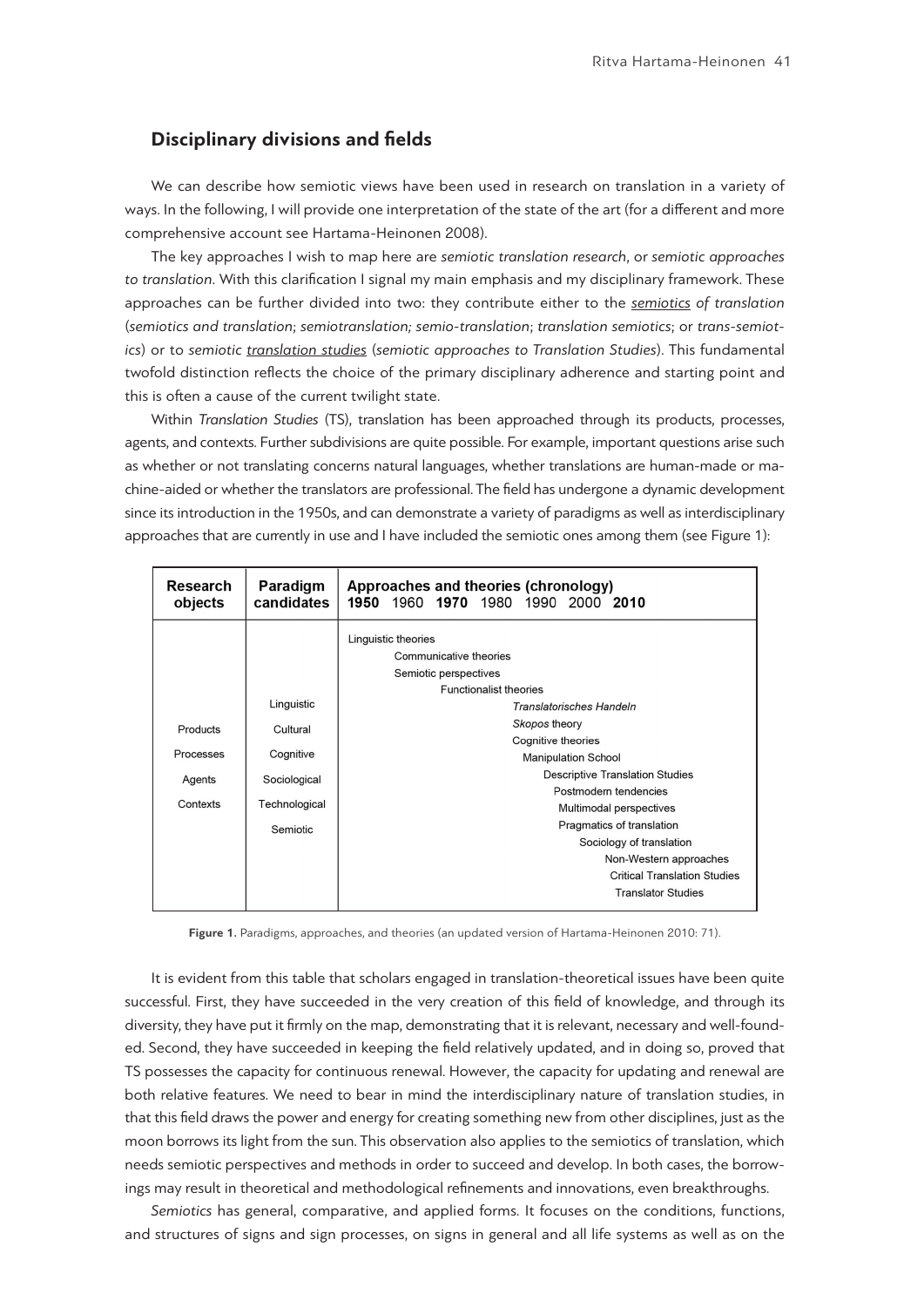diverse types of communication, information exchange, and sign usage (Posner 1987: ix). Semiotics – a discipline since the 1960s – is an approach, a methodology, a metalanguage, and furthermore, the 'international language of scholars' (NU). Concerned with all types of signs, sign systems, and semiotic practices, semiotics is, in fact, interested in everything. That is why semiotics may be referred to as an umbrella discipline, covering all other disciplines, but not a homogenous field of knowledge.

The role of translation in semiotics emerges as the *semiotics of translation* (SofT) or *translation semiotics*, both designations adopted by translation semioticians. Contrary to semiotic branches such as visual, legal, literary, educational, and bio- or zoosemiotics, translation semiotics has failed to receive significant acknowledgement within semiotics (see Hartama-Heinonen 2008: 70) – something that SofT can hopefully change in the future. Drawing on semiotic mainstream theories, SofT has been able to advance without any commitment to the achievements of Translation Studies. A translation-semiotic approach is anchored in semiotic fields that are philosophical (Peirce, Morris), linguistic/ sociosemiotic (Saussure), cultural (Lotman), post-structuralist (Barthes, Derrida), and existential (or neosemiotic; Tarasti). These and many other approaches to semiotics constitute the shared ground and thus, the common language of translation semioticians (TS has likewise sought to establish a shared ground, but has not had much success, see the debate in the journal *Target* 1/2000–1/2002).

While there is semiotic research on translation within both TS and SofT, the overall visibility of this approach is not noteworthy. As a whole, semiotic translation research has not proved to be sufficiently progressive (or aggressive) and therefore it needs to demonstrate increasing field-internal critique and build up its self-awareness and future more actively. As for now, critical voices and explanations can be found elsewhere.

## **Critical views on multidisciplinary approaches**

Some decades ago, André Lefevere (1993: 229-230) warned of the three interdependent childhood diseases of translation studies: researchers reinventing the wheel, not having made themselves properly acquainted with earlier studies within their field, and ignoring the history of their discipline (naturally these diseases are not unique because they are also found in other fields of knowledge). Briefly stated, due to researchers' possible lack of dedication and adequate knowledge, there are certain inherent problems in inquiry.

The combination of translation and translation-theoretical and/or semiotic thought constitutes multidisciplinarity. Kirsten Malmkjær, another translation scholar, refers to the problems concerning multidisciplinarity, the first one of them, unsurprisingly, that of:

'a little knowledge': for a translation scholar to achieve a sufficient command of another discipline to be able to draw profitably on it, is obviously just as difficult as it is for a scholar from another discipline to reach a sufficient level of understanding of Translation Studies to be able to contribute to it (or draw on it in their own discipline). (Malmkjær 2000: 165)

While a researcher can borrow an entire theory or only a single tool for a descriptive, explanatory, or investigative purpose, Malmkjær (ibid. 166-167) recommends the latter alternative. Borrowings may profit not only Translation Studies, but also, as Malmkjær adds, the feeder discipline. This is a circumstance that must be taken into account if the aim is to promote a particular field. The aforementioned quote demonstrates how demanding it is to conduct multidisciplinary research. It might, however, be difficult to pinpoint what this 'sufficient command of another discipline' consists of. Besides, this requirement must also concern the examiners, evaluators, reviewers, editors, and so on of any academic multidisciplinary contribution, because they must also have 'a sufficient level of understanding' to be able to assess contributions made to the field.

Malmkjær addresses some of the questions that I have discussed above, and appears to be rather confident about emerging multidisciplinary views: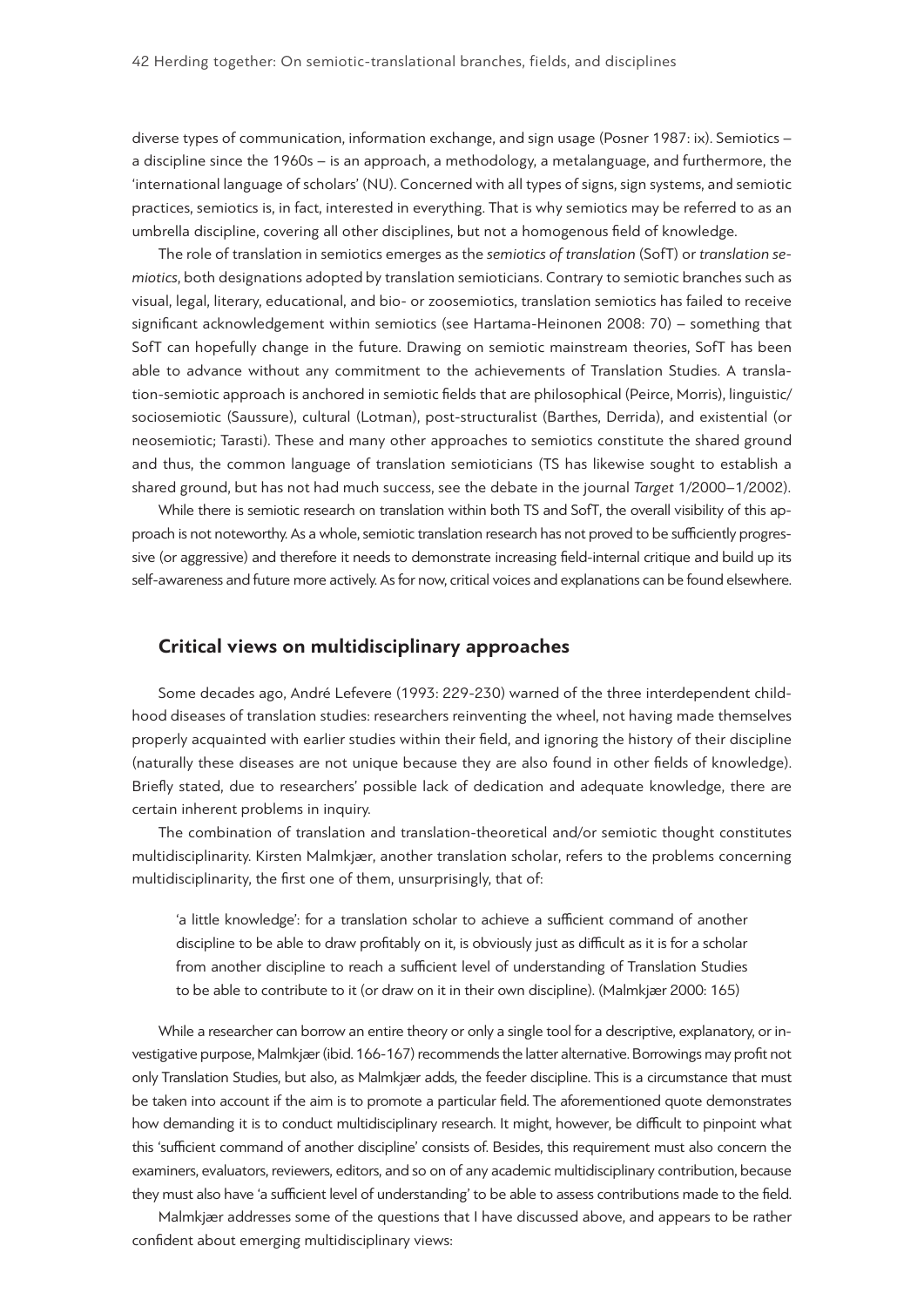Researchers are generally aware of the need to keep translation as such clearly in focus, and these days most are professional translation scholars, rather than, for example professional linguists […]. Nevertheless, it has, not unnaturally, become increasingly common for translation scholars to concentrate on the interaction between Translation Studies and one particular feeder discipline, so that there are now a number of quite distinct approaches to translation. This situation represents a natural and healthy division of labour, and there is really no need, in general, for proponents of the different approaches to consider themselves competitors: each approach contributes valuable insights to the entire body of knowledge which makes up the discipline of Translation Studies. (Malmkjær 2000: 165)

Malmkjær's views are particularly intriguing in our context because she explicitly refers to translation as a specific case and also mentions semiotics:

But what is interesting is that, as far as I am aware, none of the scholars mentioned here have expressed much interest in what is special to translation, that is, in what translation does *not* share with the non-translational case, but has over and above it; this may not seem an obviously interesting question from a philosophical, literary or even linguistic point of view, but it is deeply interesting from the point of view of Translation Studies. The question is why it should not seem interesting from the philosophical, literary or linguistic point of view. Compare the relationship between semiotics and linguistics, for example: here it is quite clear that linguistics goes one step further than semiotics in concentrating on what is special to the *linguistic* sign – on what language has that other semiotic systems do not have – and I don't think that any discipline that acknowledged its relationship to linguistics would neglect to pay attention to language. (Malmkjær 2000: 168; emphases in original)

A Peircean-semiotic orientation to translation is, in fact, more interested in the features that interlingual translation as a product and process shares with other conceivable translational activities. In other words, what is specific becomes highlighted and understood against the background of what is common and general. In this respect, nothing is non-translational: translation, in all its possible forms, is a manifestation of a universal mechanism referred to as *semiosis* (dynamic sign action and sign interpretation). *Semiosis* can be defined as 'the general phenomena of sign processes'. Furthermore, it can be argued that '*everything that is is sign,* that whatever anything is other than its being a sign, it is also a sign' (Merrell 1996: 304, x; emphasis in original). A *sign*, in turn, 'is something by knowing which we know something more' (*CP* 8.332; 1904), 'a vehicle conveying into the mind something from without' (*CP* 1.339; n.d.). The fact that the translative *semiosic* mechanism is ubiquitous justifies the semiotics of translation as a semiotic pursuit and a joint intellectual adventure – any other interpretation and emphasis would not be meaningful. But Malmkjær somehow feels uncomfortable when translation is studied by another discipline using other methods:

But when translation is the notion that is being borrowed, attention is absurdly directed away from Translation Studies and into the neighbouring disciplines: the pretence is that important questions about language, meaning, reading, writing, or whatever are now going to be illuminated by discussing them in translation-theoretic terms – only as there is no attempt at finding out just what those terms might be, a rather different effect is in fact achieved: it is taken for granted that the aforementioned important questions are questions of translation; in other words, the other discipline defines Translation Studies to suit its own purposes by imposing upon it its own questions. (Malmkjær 2000: 168-169)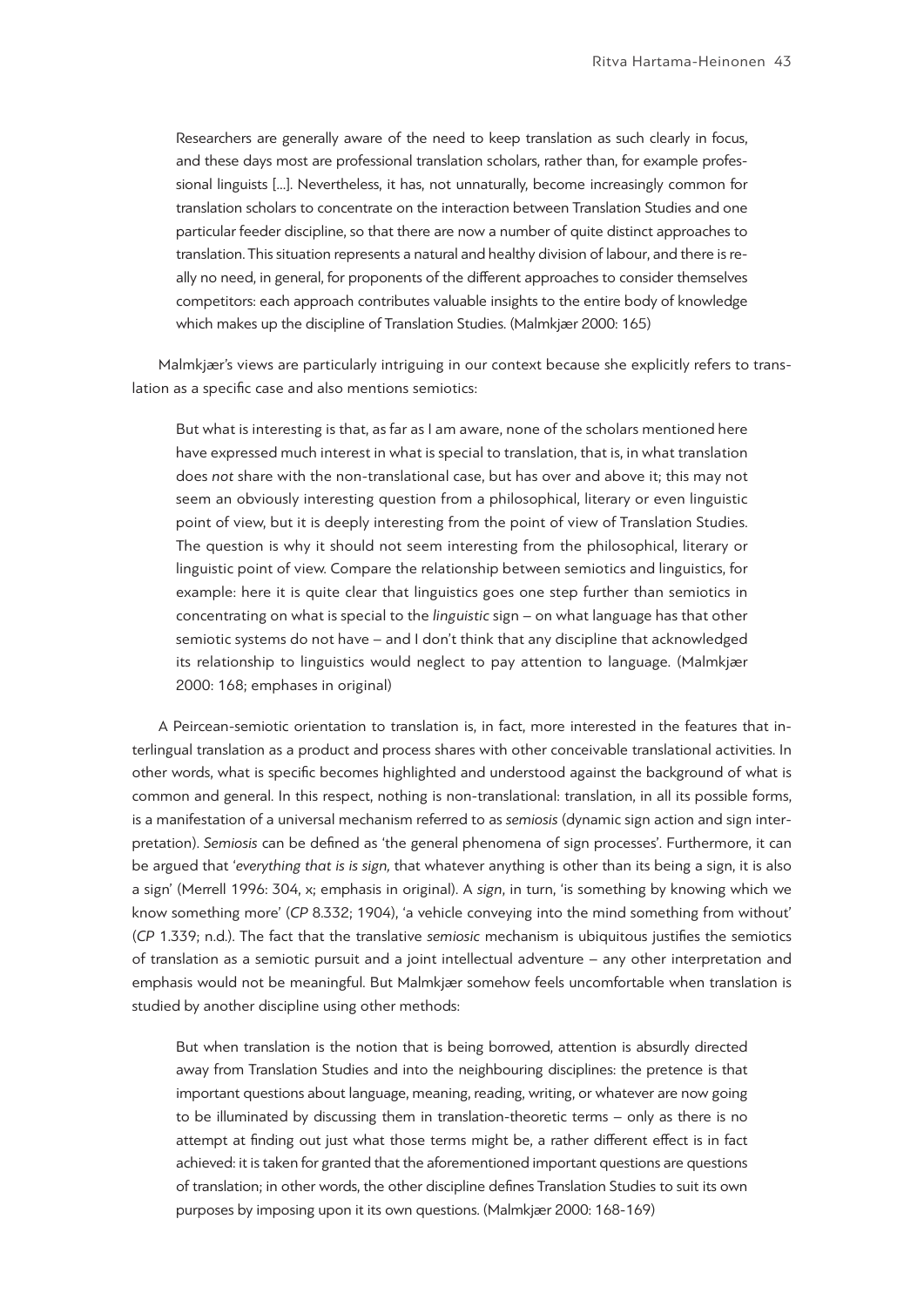We can turn this issue of whom the questions of translation properly belong to upside down: (translation) semioticians may feel uncomfortable observing how semiotics, semiotic questions and achievements are addressed within Translation Studies. Research on multimodal phenomena could be an example of this. For many scholars, multimodality is the same as semiotics, and often reduced to cover the visual mode. For example, the linguist and semiotician Roman Jakobson (1966 [1959]: 233) introduced the analytical and particular typology to translation research, translational multimodality *avant la lettre*: the 'three ways of interpreting a verbal sign'. As a translation theoretician and a translation semiotician, he was a forerunner, although a neglected one. In 2008, I remarked that multimodality 'hardly establishes a foothold in translation studies through semiotics, via the intersemioticity inherent in Jakobson's typology or otherwise. Rather, the breakthrough into translation studies comes with the help of linguistics, which is not static, but a continuously developing field.' (Hartama-Heinonen 2008: 75-76). But the cornering had actually started far earlier, via Halliday, systemic functional linguistics SFL, and sociolinguistics, also known as social semiotics:

Translation has been on the systemic functional research agenda for a long time [...]. Halliday (1956) drew attention to the significance of choice in translation, highlighting the value of the thesaurus as a lexical resource supporting choices in machine translation, and Catford's (1965) 'linguistic theory of translation', based on the systemic functional theory of that period, has become a classic. In that sense, translation studies is not a 'new direction' in SFL. (Matthiessen 2009: 41; see also, 21, 41-42)

As we know, SFL has provided linguistics with the impulse and opportunity to expand toward issues and phenomena of communication that have a linguistic core but simultaneously reach beyond the verbal realm, approaching combinations of diverse verbal, visual, and acoustic modes – in other words, semiotic modes and resources (on multimodality, see e.g. Kress 2010).

Critical voices similar to those above can be heard even within semiotics. Eero Tarasti (1991: 85) discussed the attitudes that some semioticians had during the 1980s toward researchers who *immigrate* from their own disciplines to semiotics without being (or becoming) semioticians proper. The danger was said to be that semiotic concepts then become too easily borrowed and employed, which has an impact on the quality of semiotic studies in general. Even here we encounter a lack of necessary background knowledge, and this lack can be observed within translation-semiotic studies as well – a cause for misunderstandings and disputes and an apparent sign of 'not-herding-together.' But as I have already maintained, this is also the danger in interdisciplinary Translation Studies; translation scholars might not be sufficiently well-informed about the disciplines whose ideas and concepts they apply or review. Therefore, whichever approach is selected, it is advisable to master the relevant terms, concepts, and methods.

Tarasti (ibid.), however, poses two questions that are highly relevant and logical in the context of the present article: Who is in a position to determine the borderline between good or bad semiotics? Who defines what is true or false semiotics? Tarasti's own position is that such boundary-clearing might only result in doctrinal disputes.

## **Translation-semiotic challenges**

Henri Broms (2004: 103) presents a compelling analysis of Finnish semiotics that may also shed light on semiotics in translation studies. According to Broms, semioticians are Schopenhauerian *Selbstdenkers* and academically misunderstood. Semiotic works hardly benefit these independent thinkers, so their policy has instead been to export semiotic ideas to other disciplines. Although Broms focuses on the Finnish situation, I believe that the policy he identifies applies also to translation semioticians, and explains why and how they *also* contribute to Translation Studies. Moreover, it should be remem-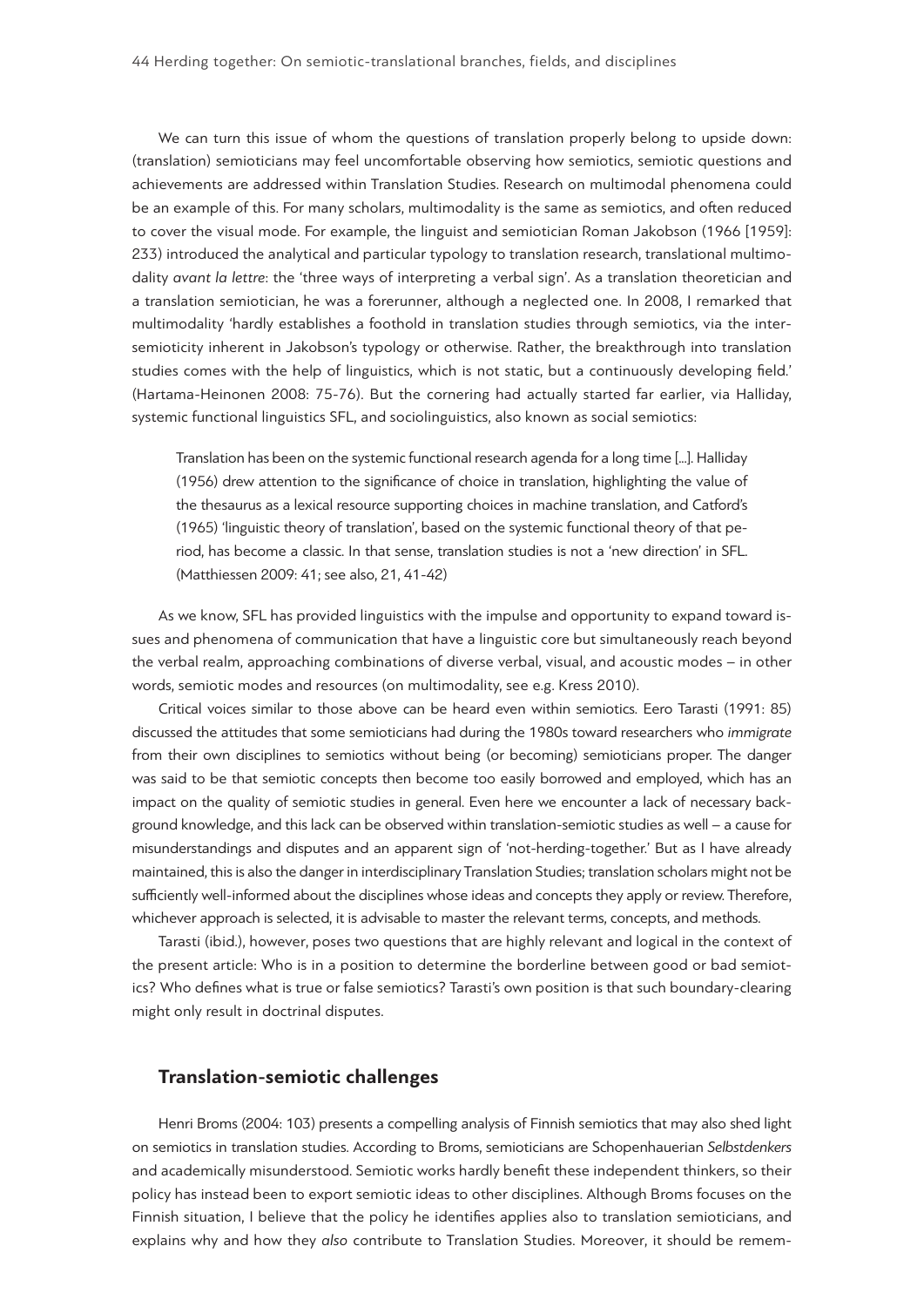bered that the contributions of translation semioticians can be pioneering within both translation studies and/or within general or applied semiotics.

Another compelling statement was written by Tarasti as early as 1996 (1996: 14-15; see also the first chapter of Tarasti's *Existential semiotics* 2000). Tarasti (2000: 3) very clearly describes the position and dilemma that any semiotician faces today: first-generation semioticians such as Peirce, Greimas, or Sebeok, have become the classics of the field, whereas the second generation that includes Foucault, Barthes, Kristeva, and Eco, has relegated the classical semiotic foundation to the background without being able to propose new semiotic theories. Tarasti attempts to demonstrate that there is an apparent and immediate need for new answers and strategies. For Tarasti, the answer lies in third-generation neo-semiotics, represented by his own doctrine of existential semiotics. It must be noted, however, that Tarasti [2000: vii] does not reject the achievements of the classics of semiotics, but maintains, instead, that their findings must 'be preserved as an essential part of the semiotic heritage' in the present millennium.

In the following quote, Tarasti begins to draft the framework of the much-needed new semiotic theory, a theory that, according to him, not only enhances semiotics, but engages with and answers to the needs of the modern world characterized by constant change and flow:

Is it possible that by enriching first-generation semiotics, by adding there, perhaps, the Heideggerian 'timefilter,' we might construct a new approach? Or shall we completely reject the old sign theories and rebuild them on a radically new basis? If the answer to the last question is 'yes,' then why should we continue speak of 'semiotics' at all? There are, naturally, schools that persist in believing that things are this or that because Peirce or Greimas said so, and not because things *are* so. Every now and then, the semiotician wandering around the world meets such sectarians who, like the Amish people in Lancaster, Pennsylvania, strive to maintain their doctrine untouched. I am afraid they have become the 'arteriosclerosis' of semiotic circulation. Semiotics has to be renewed if it wants to preserve its position on the vanguard of thought. (Tarasti 2000: 4; emphasis in original)

Probably the most influential semiotic approach to translation and simultaneously the most comprehensive semiotic translation theory thus far – the *semiotranslation* introduced by Dinda L. Gorlée (1994) – is essentially based on the work of Charles S. Peirce. My own research has also contributed to Peirce scholarship, semiotics, and Translation Studies. This is why Tarasti's standpoint provides food for thought for those who base their research on Peirce: 'There are, naturally, schools that persist in believing that things are this or that because Peirce or Greimas said so, and not because things *are* so.' This is why Peircean translation scholars must be particularly careful not to justify their theoretical findings, or for that matter, empirical findings simply in terms of Peirce's views, even if their research draws on Peirce. My own approach relies on the type of evidence (if theoretical constructions and arguments can be considered as evidence) that attempts to demonstrate that, ultimately, things are so, that they can be seen or described in a certain, Peircean way. In this context, Peirce is neither an authority nor a justifier, nor are his interpreters doctrine-preservers. On the contrary, applied Peirce studies aim at finding support for Peirce's ideas, which are by no means considered final or unequivocal, but rather continuously updated and therefore put to the test to prove their validity in new areas and new contexts, such as the field of translation.

This is in fact what Peirce himself emphasized. His overall goal was:

to outline a theory so comprehensive that, for a long time to come, the entire work of human reason, in philosophy of every school and kind, in mathematics, in psychology, in physical science, in history, in sociology, and in whatever other department there may be, shall appear as the filling up of its details. (*CP* 1.1; 1898)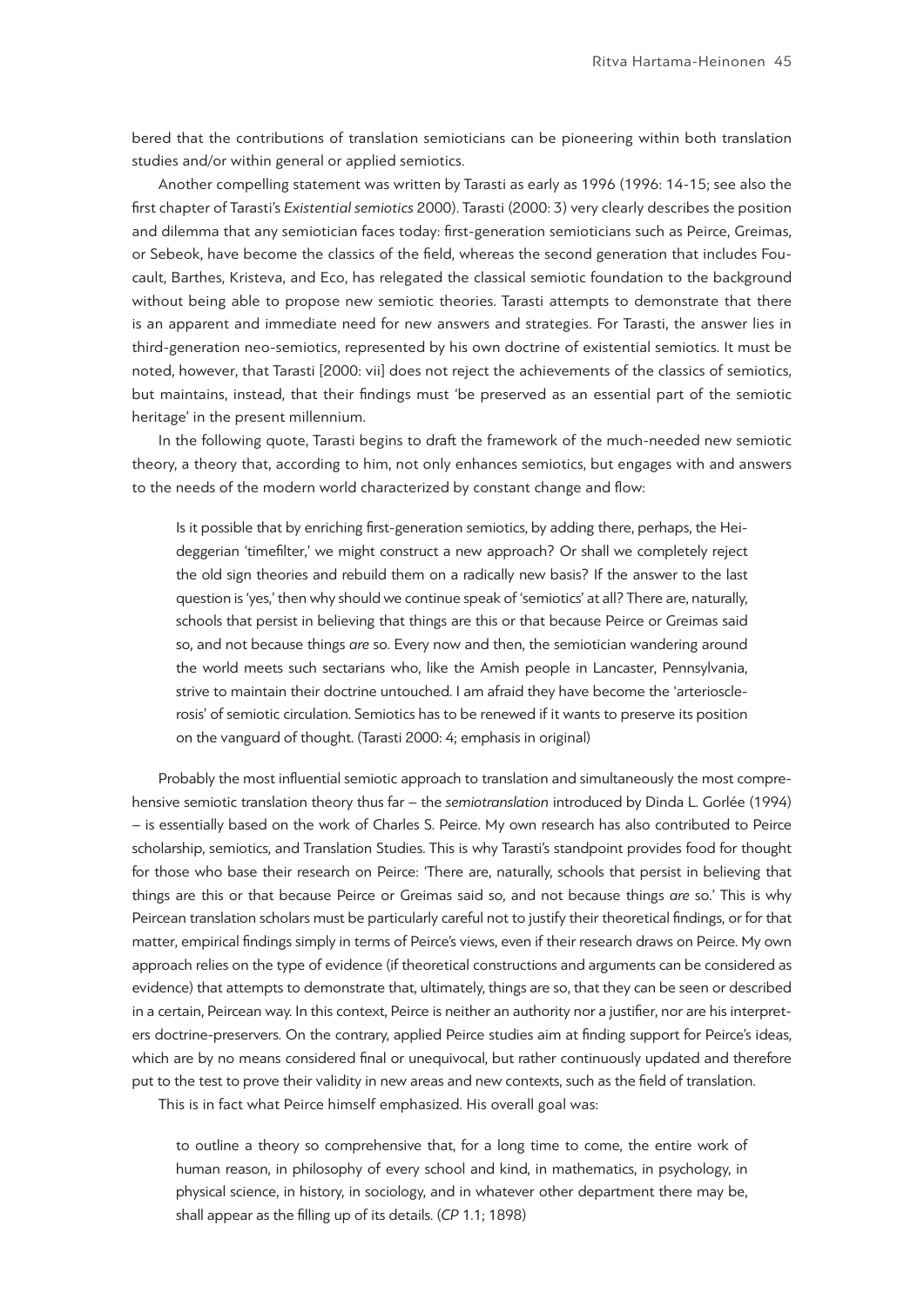It is this filling-up that Peircean semiotranslation scholars achieve for their part. However, we must work hard to avoid misunderstandings within disciplines and debates about how to justify research and what types of arguments are acceptable within semiotics on the one hand, and within translation semiotics on the other.

### **Toward more unified discourses on the semiotics of translation**

We have thus far touched upon issues which are relevant to the theme of *translation in semiotics* and provide a framework for my article. The relation, and perhaps a hidden tension, between Translation Studies and translation semiotics may have its impact on those who approach translation through their use of semiotic tools; this tense relation may result in a situation that prevents mutual understanding and thus interaction and dissemination of research results between disciplines and even across and beyond them. This section focuses more clearly on translation semiotics, although with relevant references to Translation Studies. The topic remains the same: do the researchers understand each other, is the field theoretically and methodologically homogeneous enough, and what might be the obstacles that reduce uniformity and slow down or even hinder development?

The following discussion stems from some of the aspects that have been discussed earlier. By way of an introduction, I will present two approaches to Translation Studies that are emphasized by translation scholars. For translation semiotics, however, they will serve as a potential mirror image. The first is a position advocated by Lefevere who (1993: 230) considered that 'Translation studies would greatly benefit from a more unified discourse, one which all researchers in the field might view as relevant, if not immediately central, to their own endeavor.' As a means of achieving this, Lefevere (ibid.) suggests the following three factors: that this unified discourse should be culture-based, conform to scientific expectations, and result in knowledge-advancement – general factors and requirements that can certainly be extended to refer to any translation-semiotic discourse. The second approach relates to diverse fields of knowledge and, with respect to translation semiotics, leads to the following questions: For whom are the findings of a discipline ultimately intended and who ought to acknowledge them? This issue is beyond the scope of this article, but must be mentioned nevertheless because it is relevant. Kaisa Koskinen (2010: 18-24) has proposed four sociology-inspired subfields for Translation Studies. The first subfield (*professional/scientific TS*) concentrates on scientific research results, the second (*critical TS*) continuously investigates and questions the foundations of the discipline, and the third (*policy/ pragmatic TS*) takes into account extra-academic actors and agents and whenever the outcome proves to be successful, develops translational practice. The fourth area (*public TS*) is concerned with furthering public dialogue and widening the scope beyond scholarship:

No matter how interesting findings scientific Translation Studies can unearth, no matter how sharply critical Translation Studies reflects on the foundations of TS research programmes and on the state of the art in the professional world, none of this is of much value unless we are able to communicate these beyond our own small cadre of TS scholars. (Koskinen 2010: 23)

While the dialogue aims at reaching out to the extra-academic and designated public, it can also have other objectives, 'a sustained dialogue with neighbouring disciplines might have spared us some misunderstandings,' the conclusion being that 'as a discipline we cannot matter to others unless we communicate with them' (ibid.). As we see, Koskinen's attitude is conciliatory, and she prefers dialogue across scientific boundaries, as this type of dialogue lies in the disciplines' own interests. In my view, the semiotics of translation has not yet succeeded in establishing a dialogue with its neighbors, and this has resulted in a permanent need for self-evaluation within the discipline. The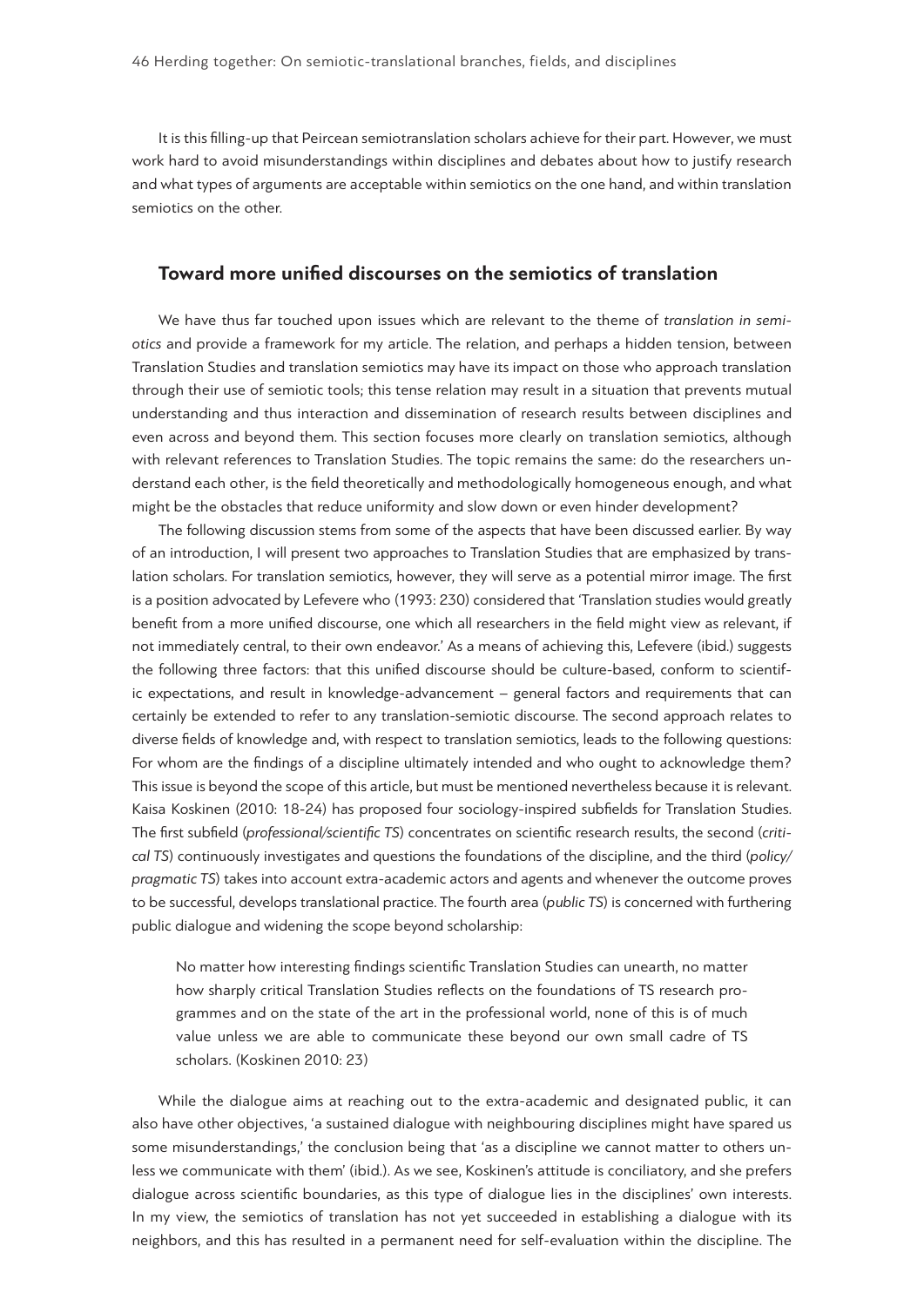present article strives to promote this process of self-assessment (for an earlier assessment, see Hartama-Heinonen 2008: 25-80).

In the following, I will present five partly interdependent claims and interpretations of the state of the art. These interpretations, reconsidered and complemented by relevant clarifications and actions, should eventually contribute to a more unified discourse and an advanced reciprocal understanding within the semiotics of translation. In the long run, this development might also extend to how translation semiotics and its achievements will be received and approached within Translation Studies and vice versa.

#### *Semiotics is both too all-inclusive and too fuzzy as a concept.*

Semioticians analyze the life of signs. In Peirce's words, 'the life we lead is a life of signs' (unpublished manuscript 1334: 46, 1905, as cited in Gorlée 2007: 218). Consequently, semioticians work with the signs of life, they share their lives with signs, and furthermore, like all interpreters, they give life to signs. From this perspective, semiotics appears to be an all-encompassing discipline; in the broadest understanding of semiotics and translation-semiotics, anything can be a sign and become translated. However, in order to complete its semiotic signhood, a sign must meet certain criteria, namely, representability and interpretability/translatability. In other words, a sign must be able to represent its object, to address the mind of an interpreter, and to determine an interpretant or a chain of interpretants, thus producing an interpretation and a translation which is 'perhaps a more developed sign' (*CP* 2.228; c. 1897). All in all, it would seem that a researcher in the field of semiotics must possess a deep commitment to the cause of semiotics – admittedly, a very ideal picture that more or less equates semiotics with a lifestyle.

On the other hand, it is no easy task to define semiotics from a more restricted and even individual viewpoint. Tarasti (1990: 10) has claimed that there are almost as many approaches to semiotics as there are semioticians. From this orientation, nearly every semiotician creates his or her own sign theory. To conclude, an outsider can experience semiotics as a fuzzy, vague, and elusive concept and rather monolithic in its comprehensiveness.

Semiotics cannot, however, be whatever one wants it to be. This became evident when *The semiotics of subtitling* by Zoé de Linde and Neil Kay (1999) was reviewed in two translation studies journals by a translation semiotician (Gorlée and Heikkinen 2003) and by a translation scholar (Mason 2003). These reviewers found next to nothing in the book that could be called proper semiotics, if semiotics at all. In brief, all that is presented or referred to as *semiotic(s)* does not have to be semiotic(s) or accepted as such (see Gideon Toury's definition of translation: 'any target-language utterance which is *presented* or *regarded* as such within the target culture, on whatever grounds' [Toury 1985: 20; my emphases]).

Used by non-semioticians as well, the terms *semiotics* or *semiotic* are merely words, and do not necessarily reveal anything about the user's further commitments to sign-theoretical views. In the same manner, semioticians can refer to *multimodality* or *multisemiotics* without committing themselves to systemic-functional or other approaches. To avoid a flavor of fuzziness and pseudo-semiotics, *semiotics* must be given a relevant meaning-content both within semiotics and by semioticians, and this definition has to bring added value and advantage to a study which in turn advances semiotic knowledge-creation (see Lefevere's view above). Moreover, semiotics as an approach, a methodology, and a language must constitute the unifying factor for translation semiotics.

## *The translation-semiotic conception of translation is both too comprehensive and too narrow.*

In order to be faithful to its semiotic mission, the semiotics of translation needs to address questions that refer to all types of translating and translations. To accomplish this, translation must be assigned the widest possible definition, as maintained above. It is important that this definition in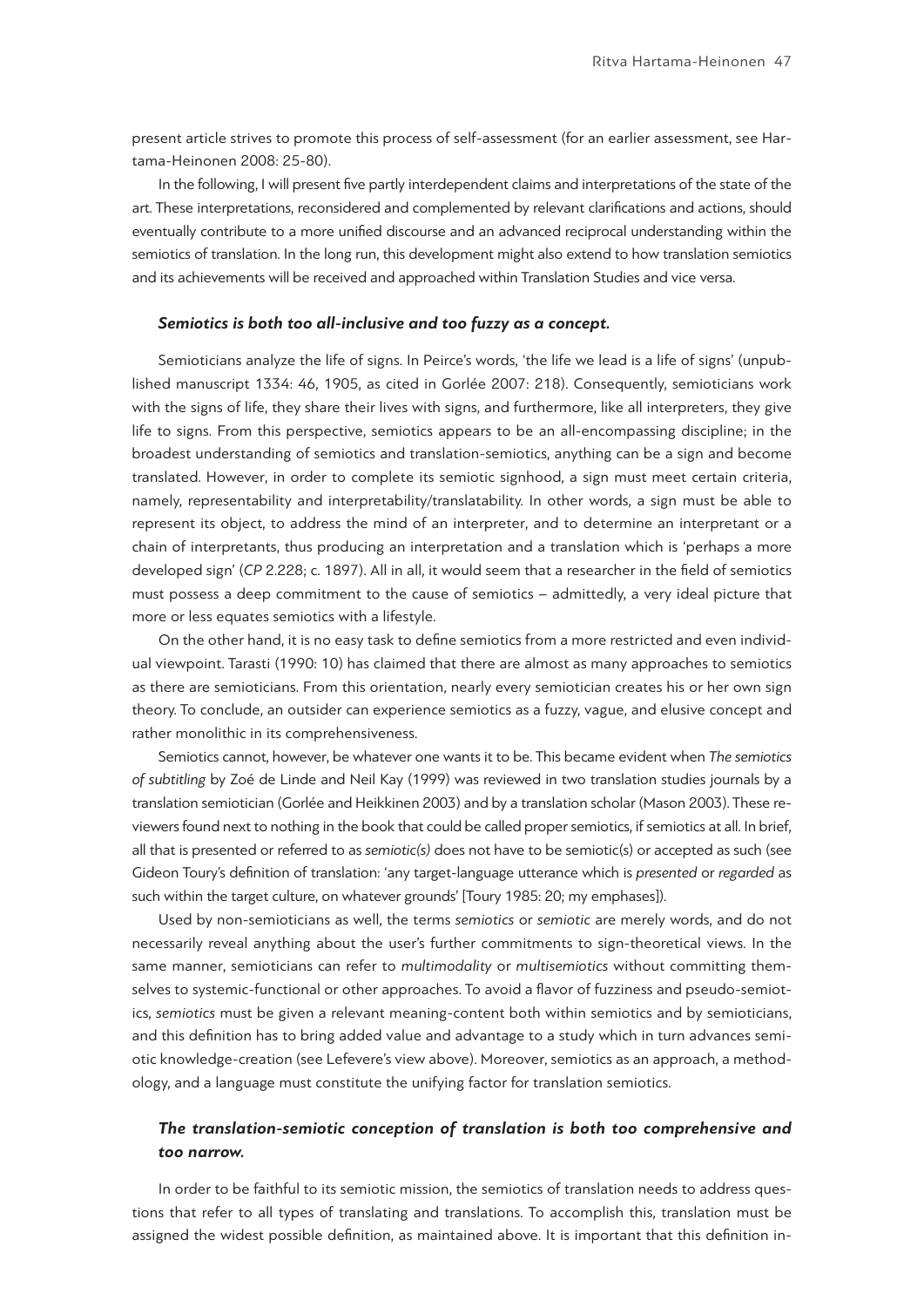cludes all conceivable types of translative actions, and not only the most obvious, the *interlingual* type, or *translation proper*, as Jakobson (1966 [1959]) described it. This semiotic view of translation as the translation of any sign, or *sign* translation, presents certain problems that are readily observed. Namely, it is not always easy to convince researchers, particularly those who are not semiotically oriented, of such an all-embracing concept of translation, the idea that 'translation is translation and beyond.' Many researchers consider this type of definition to be too wide and general and, as an all-encompassing approach, exceedingly vague: translating must be studied as a manifestation or representation of something particular and special. But generality and recursiveness constitute a Peircean-semiotic category and thereby, a distinctly semiotic starting point.

Surprisingly, a parallel tendency of widening conceptions, from a purely linguistic direction to one that is more semiotic, can be observed in Translation Studies. For example, almost thirty years ago, André Lefevere and Susan Bassnett (1995 [1990]: 12) considered that Translation Studies had refined its research object: a translation is approached in its own context of signs from the source and target cultures, so that the discipline 'has been able to both utilize the linguistic approach and *to move beyond* it' (my emphasis). The same idea of 'moving beyond' is expressed by Mary Snell-Hornby (2006: 85) when she refers to multimedial, multimodal, multisemiotic, and audiomedial texts as texts that 'go "beyond language".' Liisa Tiittula and Maija Hirvonen (2015: 252) share this view, arguing that translation is traditionally defined as translating a verbal message into another language. But today, as texts increasingly consist of oral, written, visual, kinesic, and other alternative modalities, translators must take into consideration other sign systems beyond the mere verbal one; a narrow conception of translation does not fulfill current needs (ibid.).

These statements remind us of how translation semiotics has, from the very beginning, considered its domain to be what Jakobson (1966 [1959]) described as the three ways of interpreting verbal signs: intralingual, interlingual, and intersemiotic translation. The crucial and pioneering message in Jakobson's proposal was the idea that the sign systems involved in a translation can be either verbal or non-verbal. Contrary to Jakobson's position, which originally focused on verbal signs, translation semiotics is often presented as a field that only concentrates on one type, intersemiotic translation, so that this field is simultaneously both comprehensive and narrow in its definition of translation, its research object. But the relationship with intersemiotic translation has also been given another, semiotranslation-theoretical interpretation. Semiotranslation was, from early on, intended to focus on intersemiotic translation and sign processes, and consequently all possible intersemioses. In other words, the objective was to focus on translations between verbal and non-verbal sign systems and, furthermore, on those translations that do not involve a language at all (Gorlée 1994: 226). What is decisive here is what we want to include in our conception of *intersemiotic*.

## *The scope of the semiotics of translation is too wide and therefore translation semiotics is, as a concept, too vague.*

The discussion above demonstrates that the scope of translation semiotics is wide. It is so wide, in fact, that it might be impossible for translation semioticians to investigate all that could now be included in its realm. While such a project may appear exceedingly ambitious, the problems arising from narrowness become evident in the light of another definition.

In his *Dictionary for the Analysis of Literary Translation* (1975), Anton Popovič introduces conceptions that can be regarded as visionary. Popovič (1975: 12, 16 and 17) refers, for instance, to the *linguistics of translation,* which is concerned with the linguistic levels of translations (this designation has not gained currency in TS), and to the *sociology of translation,* which 'explores translation as a fact of social and cultural consciousness' (a designation frequently used today). The following entry is likely the first definition of *semiotics of translation* ever introduced: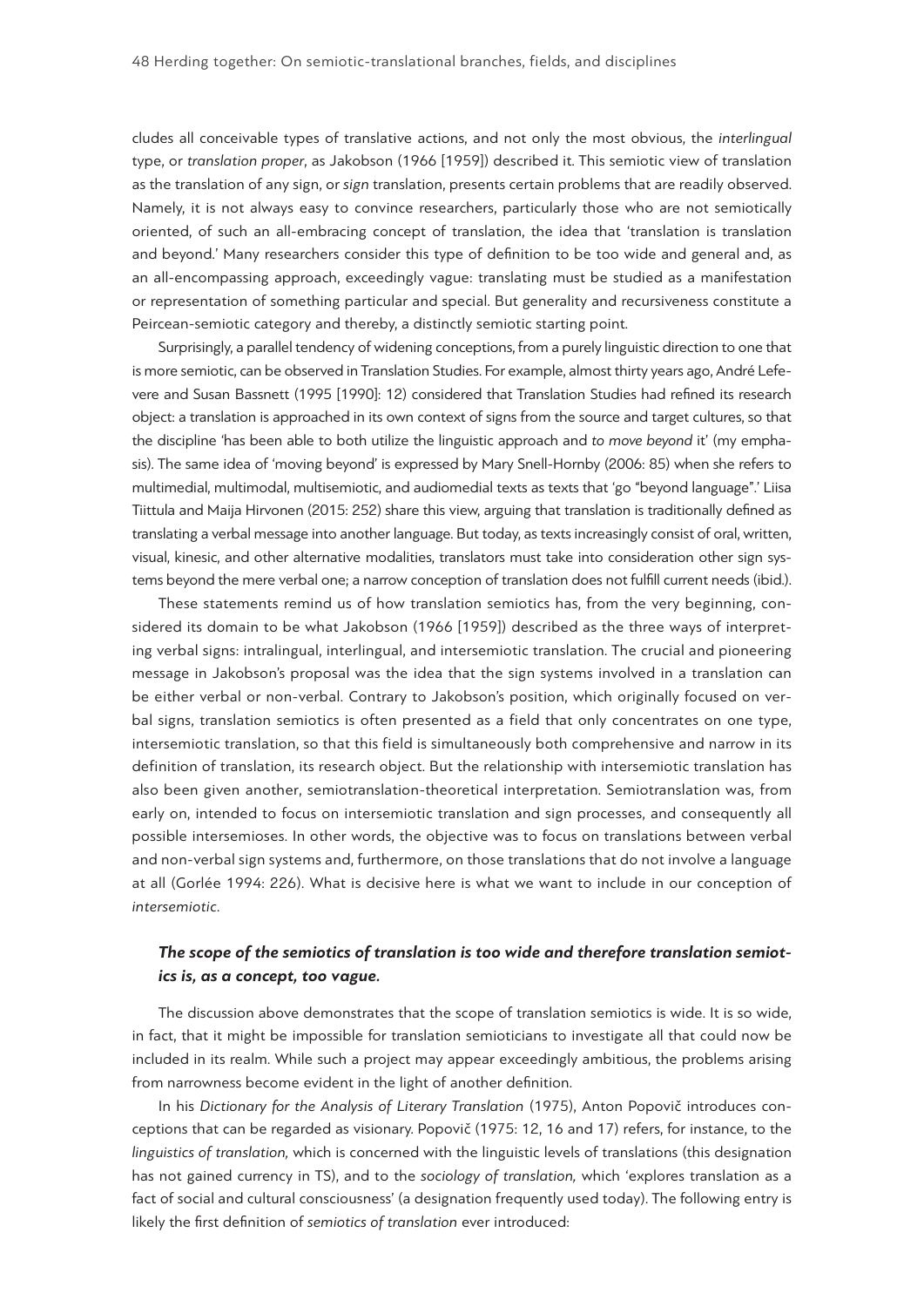*Semiotics of Translation*. The semiotic nature of the translation process. Translation is, in relation to the author's literary activity, a derived secondary activity. It is a metacommunication in relation to the receiver. The semiotic aspect in translation is concerned with the differences met within the process of translation which are a consequence of a different temporal and spatial realization of the translated text. (Popovič 1975: 16)

In this definition, the semiotic orientation to translation is reduced to the changing of spatio-temporal conditions, and 'the semiotic nature of the translation process' receives a definition that focuses on language. This is a semiotically restricted yet an expected viewpoint, since the topic was literary translation. We may conclude that from a semiotic-translational point of view, a scope that is too wide or too narrow easily becomes a double-edged sword.

#### *The semiotics of translation is too dependent on Roman Jakobson.*

Peeter Torop (2001) claims that the research on translation experienced a semiotic shift as early as in 1959, when Jakobson made his seminal proposal of the three ways of interpreting verbal signs – a rather old shift compared to the others (see Figure 1 above). For those representing translation semiotics, it may be impossible to think of their field today without thinking of Jakobson, so influential has his role been. It is, therefore, no surprise that there is still an active interest in Jakobson and his contribution not only to semiotics, but to Translation Studies as well (see, for instance, the articles on the semiotics of translation in *Sign Systems Studies* vol. 36.2 [2008]). Nonetheless, the fundamental question is whether adherence to Jakobson has become an obstacle for the development of translation semiotics.

Jakobson (1896-1982) was, without a doubt, a visionary in translation-theory. In 1959, when he formulated his idea of translation as the intralingual, interlingual, and intersemiotic interpretation of verbal signs, he simultaneously yet preliminarily staked out the field of translation, charting what could be included in future conceptions of translation, translation research, and translation theory (for a different categorization of translation studies, see Holmes 1988: 71-78 and the discussion in Toury 1995: 9-19). In addition, Jakobson was both semiotically and translation-semiotically innovative because, perhaps inspired by Peirce, he indirectly emphasized the nature of translation as *sign interpretation* and *sign translation* as well as an *action across sign systems*. Jakobson's proposal can be interpreted afterwards as concentrating on sign theory, although he explicitly focused 'on linguistic aspects of translation', as the title of his 1959 essay reads.

Jakobson was therefore a pioneer. With his typology, Jakobson demonstrated that interlingual *translation proper* is only one way of interpreting verbal signs, the others being *rewording* and *transmutation*. Implicitly, he also proposed that it is possible to translate within the same sign system (intralingually, within a *language,* which we so often forget is a semiotic system among many others). Besides, Jakobson's view of intersemiotic transposition (1966 [1959]: 238) included the possibility of translating from a non-verbal to a verbal sign system, and even between non-verbal sign systems. Thus, the only alternative that Jakobson's typology did not actually include is the intrasemiotic one, translation within the same non-verbal sign system. In addition, we should not ignore the fact that in this context, even *intra*- can be understood as a type of *inter*-. An intralingual process includes a *from*-*to* sign transfer, albeit within one language. Through a deeper analysis, all translating proves to be a fundamentally intersemiotic activity, as the process involves a transfer from one sign to another, and definitely occurs between signs. This is, however, an interpretation that is neglected, although in my view, it sincerely honors the classical semiotic heritage.

Since Jakobson referred to signs and sign systems in his classification, it is not surprising that his contribution has evoked a response within semiotic research. In fact, his position is still regarded as one of the cornerstones of translation semiotics. Jakobson is also known within the field of Translation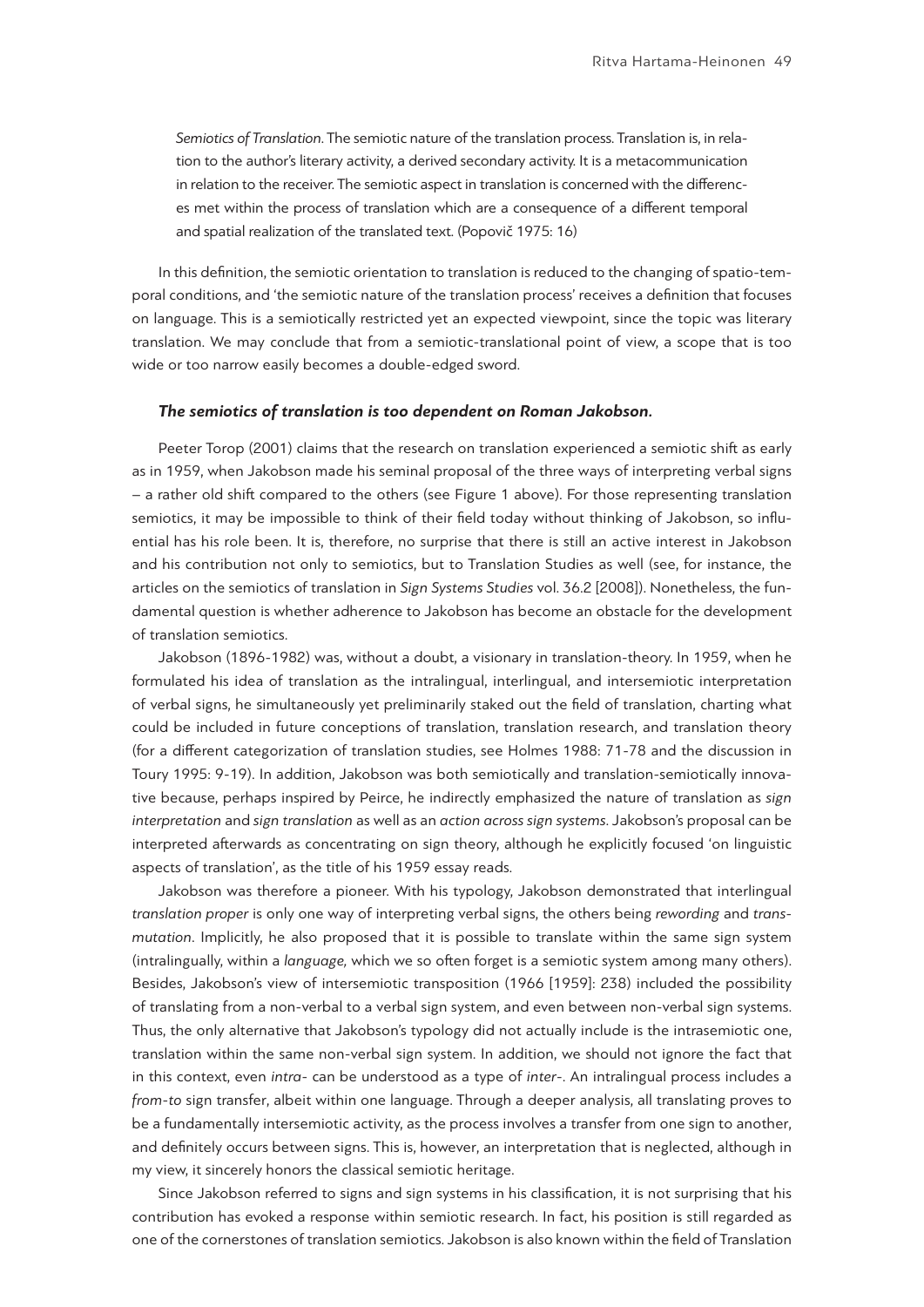Studies (see, for instance, Sütiste's article [2008] on the Jakobsonian legacy). The intra- and intersemiotic translation types, though not directly related to Jakobson, have found support in some new practices, such as intermodal print interpreting or audio description as well as multimodal and intra-/ interlingual subtitling for the deaf and hard-of-hearing (see further, Tiittula and Hirvonen 2015).

The problem with Jakobson's typology of translation lies in the fact that its focus is obviously on language rather than signs (a notion that also applies to any linguistic reading of Charles S. Morris' semiotic views). Still, while the typology has been heavily criticized (see e.g. Hartama-Heinonen 2008: 57-66), the discussion and analysis have somehow become frozen, and no substantial change has occurred. The translation scholar Gideon Toury is one of these critical voices. He blames (1986: 1113- 1114) Jakobson's typology for 'the traditional bias for *linguistic* translating' (emphasis in original) and for being concerned only with (verbal) texts. Toury suggests a clearly semiotics-tailored approach to translation as *cross-systemic transference* with two main types of translating between semiotic systems: *intrasemiotic* translating (consisting of an *intrasystemic* type, such as intralingual translating, and an *intersystemic* type, such as interlingual translating) and *intersemiotic* translating. This suggestion with its simple basic categories and further distinctions could well be suited for translation semiotics, since the semiotic aspect of translation is addressed in a balanced manner.

#### *The semiotics of translation is more than intersemiotic translation.*

For some reason, translation semioticians are keen to emphasize that intersemiotic translation is for them 'translation proper'. Of course, such an understanding emphasizes the semiotic facet and not the linguistic one, unlike the other two Jakobsonian types. However, with reference to the above discussion, one may wonder whether this line of development will, after all, turn out to be counterproductive. While translation semiotics cannot neglect the possible role of language in translating, it must, under all circumstances, remember its debt to its 'master science'.

## **To herd together or not to be heard and understood**

Translation semiotics suffers from the same type of internal dilemma and ambivalent identity as Translation Studies. Therefore, it is advisable to maintain a balanced and healthy attitude toward one's own area of research, striving for the self-understanding that arises from self-reflection and self-criticism. On the other hand, one must also beware of becoming overly critical; there is no reason to needlessly challenge one's actions and thus create unnecessary problems.

In the present article, I have endeavored to draw attention to several factors that deserve further discussion if we wish to establish and advance the semiotics of translation (or, perhaps, *a* semiotics of translation). The central question has been whether we belong together and understand each other. It may not be possible to measure the level of understanding, but it is possible to discuss reasons for potential misunderstandings and non-understandings. Another challenge for translation semiotics is whether we need each other and a mutual dialogue, or whether semiotics can consist merely of detached, fuzzy terms without an unambiguous semiotic theory as anchorage. The question of ownership is also fundamental: Who owns translation, and who owns semiotics? Or even, who owns Jakobson?

Translation semiotics deserves to exist, and the questions of its existence must be solved by those who conduct translation-semiotic research.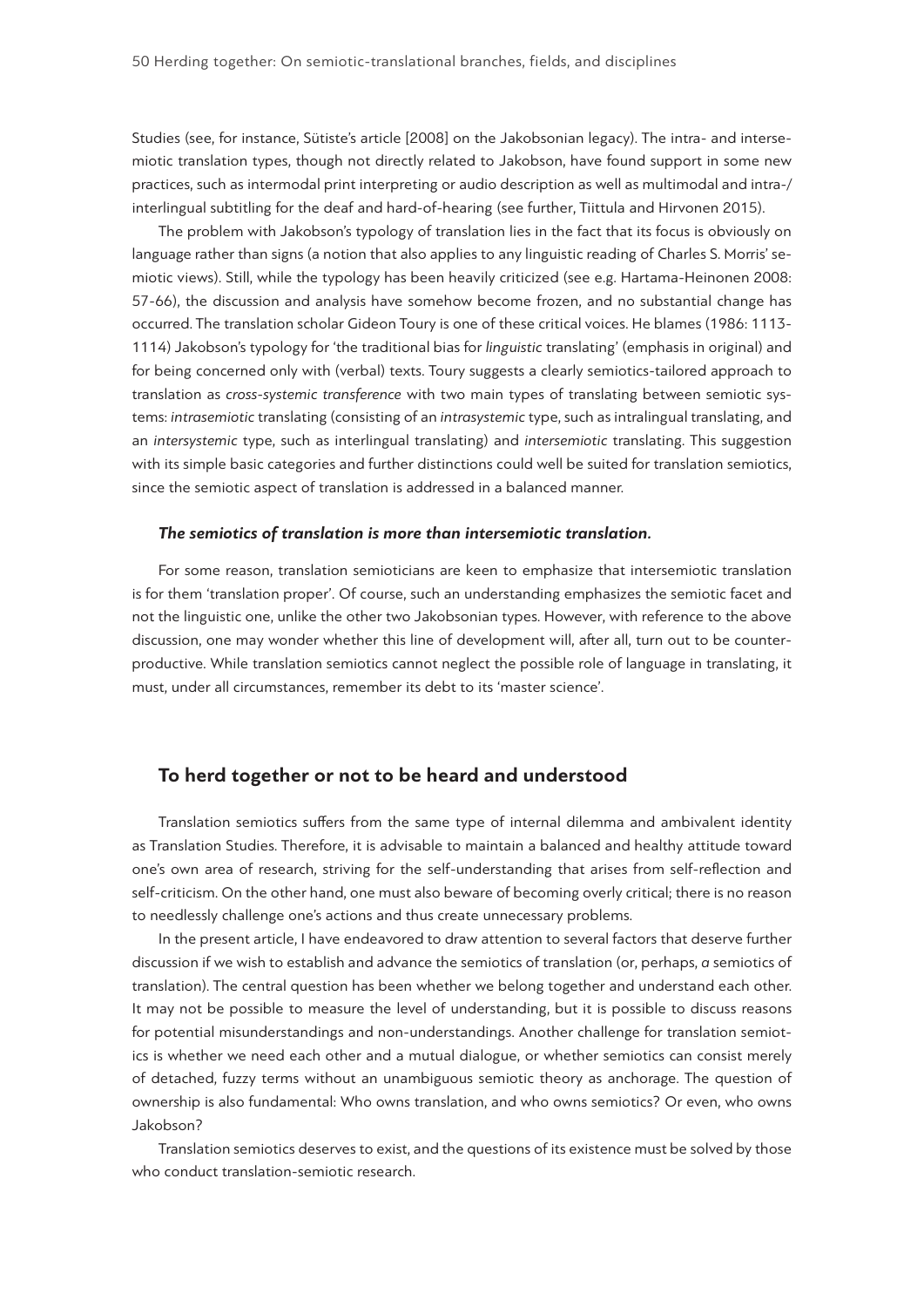#### **REFERENCES**

- Broms, Henri 2004. Eero Tarastin maailmanmalli [The world model of Eero Tarasti]. *Synteesi* 23(4): 103-105.
- *CP* = Peirce, Charles S. 1931-1958.
- Gorlée, Dinda L. 1994. *Semiotics and the Problem of Translation. With Special Reference to the Semiotics of Charles S. Peirce* (Approaches to Translation Studies 12). Amsterdam and Atlanta, GA: Rodopi.
- Gorlée, Dinda L. 2007. Broken signs: The architectonic translation of Peirce's fragments. *Semiotica*  163 (1): 209-287.
- Gorlée, Dinda L. and Heidi Heikkinen 2003. Review of Zoé de Linde and Neil Kay, *The Semiotics of Subtitling*, St. Jerome Publishing 1999. *Target* 15 (1): 193-195.
- Hartama-Heinonen, Ritva 2008. *Abductive Translation Studies. The Art of Marshalling Signs* (Acta Semiotica Fennica XXVIII). Imatra: International Semiotics Institute at Imatra and Helsinki: Semiotic Society of Finland.
- Hartama-Heinonen, Ritva 2010. Översättningsforskning och framtidsskapande proaktivitet [Translation Studies and future-creating proactivity]. In: Ritva Hartama-Heinonen and Pirjo Kukkonen (eds.), *Kiasm* (Acta Translatologica Helsingiensia Vol. 1). Helsinki. Swedish Translation and Interpreting Studies. Nordica, University of Helsinki, 64-77.
- Holmes, James S 1988. *Translated! Papers on Literary Translation and Translation Studies* (Approaches to Translation Studies 7). Amsterdam: Rodopi.
- Jakobson, Roman 1966 [1959]. On linguistic aspects of translation. In: Reuben A. Brower (ed.), *On Translation*. New York: Oxford University Press, 232-239.
- Koskinen, Kaisa 2010. What matters to Translation Studies? On the role of public Translation Studies. In: Daniel Gile, Gyde Hansen and Nike K. Pokorn (eds.), *Why Translation Studies Matters* (Benjamins Translation Library 88). Amsterdam and Philadelphia: John Benjamins Publishing Company, 15-26.
- Kress, Gunther 2010. *Multimodality. A social semiotic approach to contemporary communication.* London and New York: Routledge.
- Lefevere, André 1993. Discourses on Translation: Recent, Less Recent and to Come. *Target* 5 (2): 229- 241.
- Lefevere, André and Susan Bassnett 1995 [1990]. Introduction: Proust's Grandmother and the Thousand and One Nights: The 'Cultural Turn' in Translation Studies. In: Susan Bassnett and André Lefevere (eds.), *Translation, History and Culture*. London: Cassell, 1-13.
- Malmkjær, Kirsten 2000. Multidisciplinarity in Process Research. In: Sonja Tirkkonen-Condit and Riitta Jääskeläinen (eds.), *Tapping and Mapping the Processes of Translation and Interpreting. Outlooks on empirical research* (Benjamins Translation Library 37). Amsterdam and Philadelphia: John Benjamins Publishing Company, 163-170.
- Mason, Ian 2003. Review of Zoé de Linde and Neil Kay, *The Semiotics of Subtitling*, St. Jerome Publishing 1999. *The Translator* 9 (2): 354-357.
- Matthiessen, Christian M.I.M. 2009. Ideas and new directions. In: M.A.K. Halliday and Jonathan J. Webster (eds.), *Continuum Companion to Systemic Functional Linguistics*. London and New York: Continuum, 12-58.
- Merrell, Floyd 1996. *Signs Grow. Semiosis and Life Processes* (Toronto Studies in Semiotics). Toronto, Buffalo and London: University of Toronto Press.
- NU = Finnish Network University of Semiotics. [Study brochure in Finnish.] 2004.
- Peirce, Charles S. 1931-1958. *Collected Papers of Charles Sanders Peirce.* Vols. 1-6, Charles Hartshorne and Paul Weiss (eds.), 1931-1935; vols. 7-8, Arthur W. Burks (ed.), 1958. Cambridge: Harvard